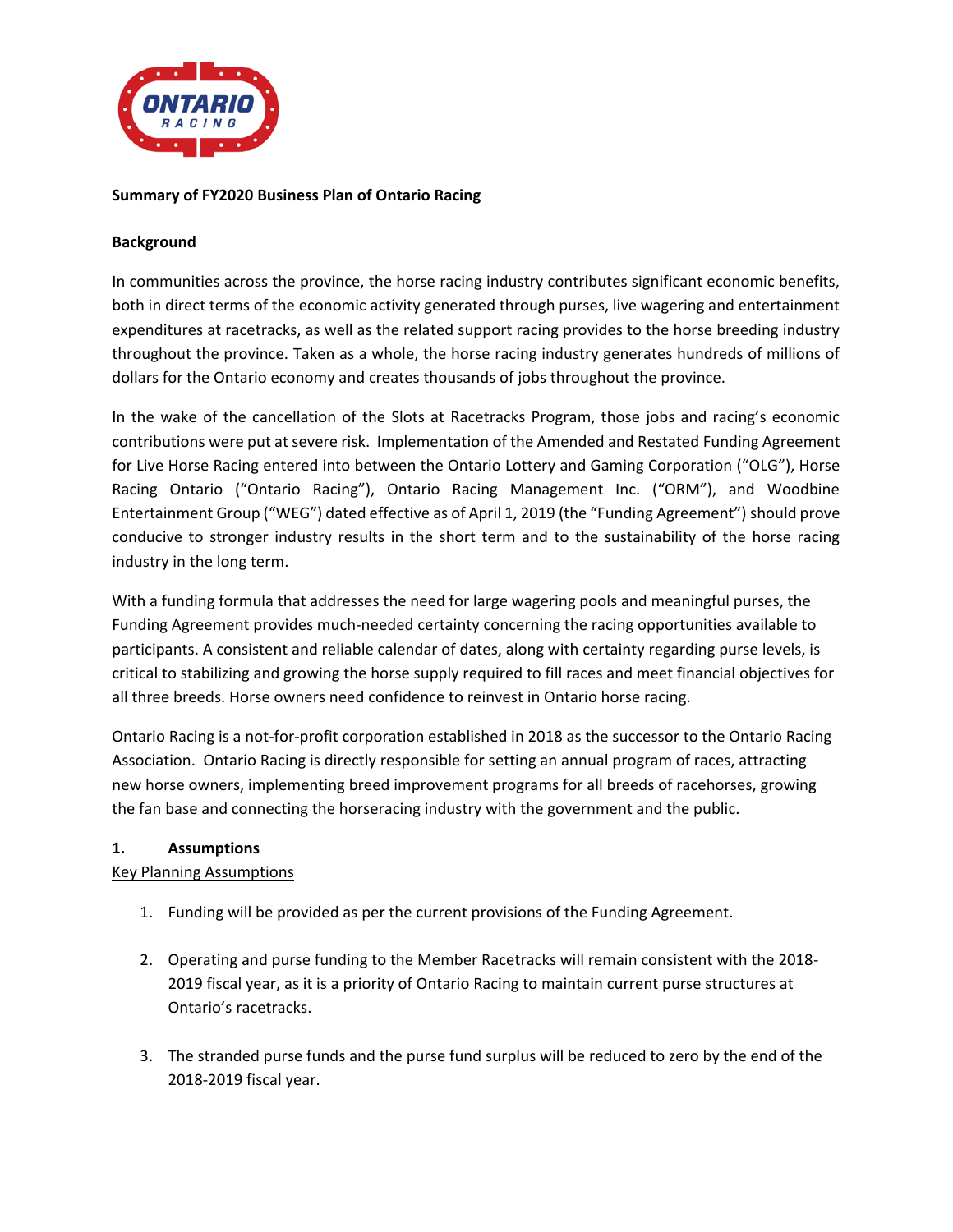

- 4. Race date calendars for each Member Racetrack will be substantially similar to the 2018-2019 race date calendars.
- 5. The Additional Purse Enhancement Payment will be allocated to the Member Racetracks (save and except Woodbine and Woodbine, Mohawk Park) based on an equitable formula, taking into account race dates as well as level of racing.
- 6. The Capital Improvement Payment will be allocated to the Member Racetracks (save and except Woodbine and Woodbine, Mohawk Park) based on a review of each track's request(s), taking into account the new High Definition TV capability requirements of the Alcohol and Gaming Commission of Ontario ("AGCO").
- 7. All Racetrack Members will at all times be and remain in compliance with the provisions of the Membership Agreement.
- 8. Wagering revenues will not increase over the coming year. Wagering revenues generated in the Ontario market will continue to decrease, which will be offset by foreign (but more expensive) wagering revenues.

## **2. Operational Objectives/Goals**

I The Vision, Mandate and Objectives of Ontario Racing are as follows: Vision

Ontario Racing is the customer-focussed leader and representative voice of the Ontario horse racing industry.

## Mission/Mandate

To promote and further the interests of horse racing in the province by fostering a trusted partnership with government and other stakeholders and by championing and advocating for public policy that supports industry self-determination and that creates and sustains a vibrant and financially sound horse racing industry.

### Objectives

- 1. To promote the horse racing industry as a vital part of Ontario's agricultural, sports, entertainment and gaming sectors.
- 2. To educate the public and stakeholders about the financial, employment and community benefits of the horse racing industry.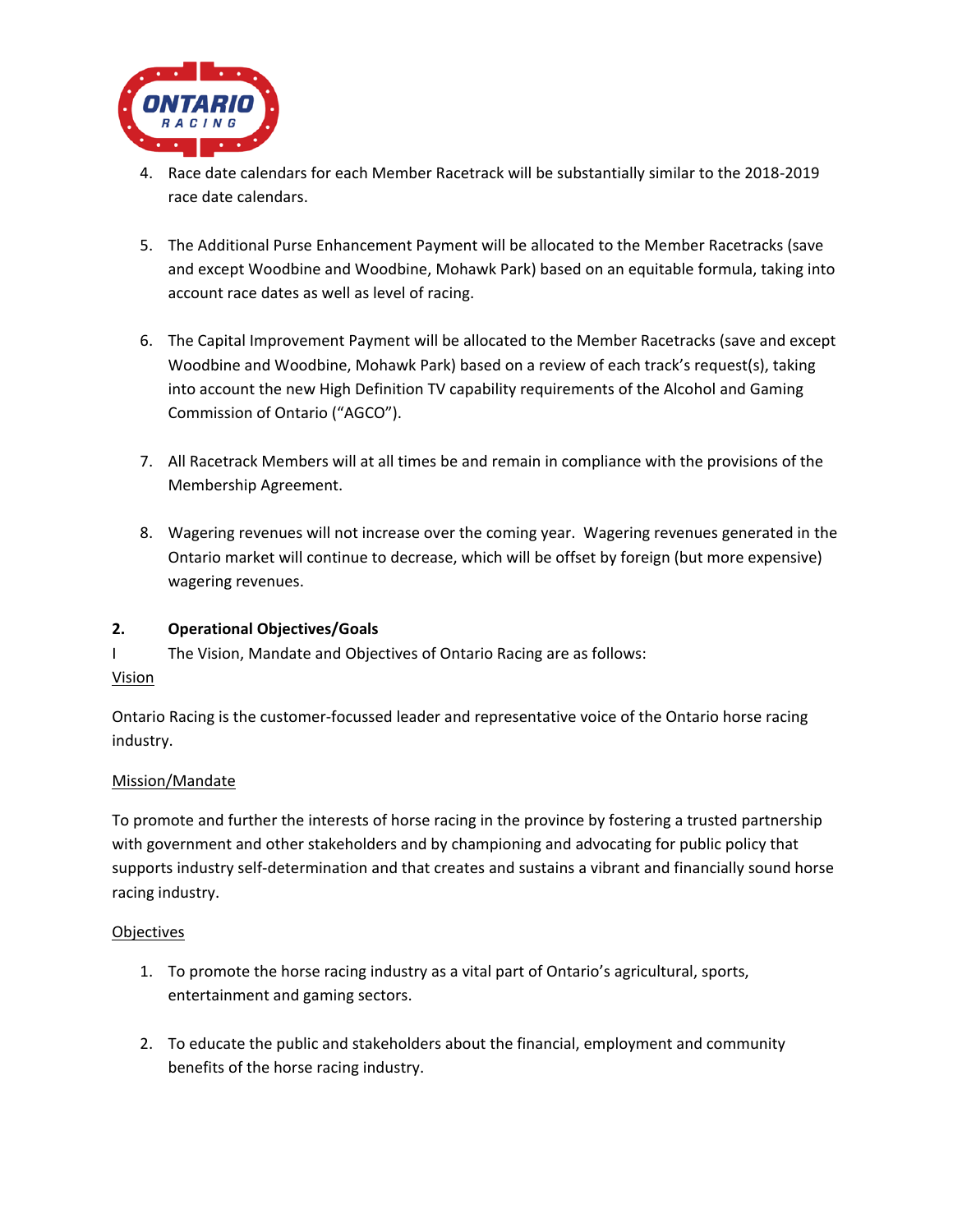

- 3. To advance the industry's self-determination as the basis for policy development and decision making on important issues that affect the industry.
- 4. To develop the strength, capacity and knowledge to lead the industry and represent the views and diverse needs of all members and segments of all three breeds of the horse racing industry.
- 5. To engage and consult broadly to consolidate industry views and perspectives as a basis for guiding beneficial activities, programs and priorities.
- 6. To promote best practices in areas of equine welfare and customer service, and to pursue transparency in collecting and sharing data and information about all aspects of horse racing.
- 7. To administer government and industry programs that benefit the industry.
- II The objectives of Ontario Racing's Member Racetracks are as follows:

Based on the information contained in the proposed business plans of Ontario Racing's member racetracks, the operational goals objectives and goals of the Racetrack Members are to:

- attract competitive fields of high-quality horses
- maximize the audience for live horse racing in Ontario, both on track and off track, and
- increase wagering on the Ontario racing product, both domestically and internationally.

Ontario Racing will continue to administer the Horse Improvement Program ("HIP") for all three breeds of racehorses in order to ensure that these funds are used to benefit the industry as a whole and to promote the supply of high-quality racehorses in the province.

Ontario Racing will also work with the OLG to design and implement an aggressive industry-wide marketing and communications plan in order to attract new racing customers.

## **3. Racing Information**

Among Ontario Racing's core objectives is the production of high-quality live racing for competitive purses throughout Ontario. A consistent and reliable calendar of dates, along with certainty regarding purse levels, is critical to stabilizing and growing the horse supply required to fill the proposed dates and meet the financial objectives of Ontario Racing.

The Ontario Sires Stakes program continues to be administered by Ontario Racing at Ontario racetracks via the HIP program and is recognized as one of the best in North America. Also, among the well-known stakes races in 2019-2020 will be:

- Clinton Raceway Kin Pace
- Flamboro Downs Confederation Cup
- Georgian Downs Upper Canada Cup
- Grand River Raceway Battle of Waterloo & Battle of Belles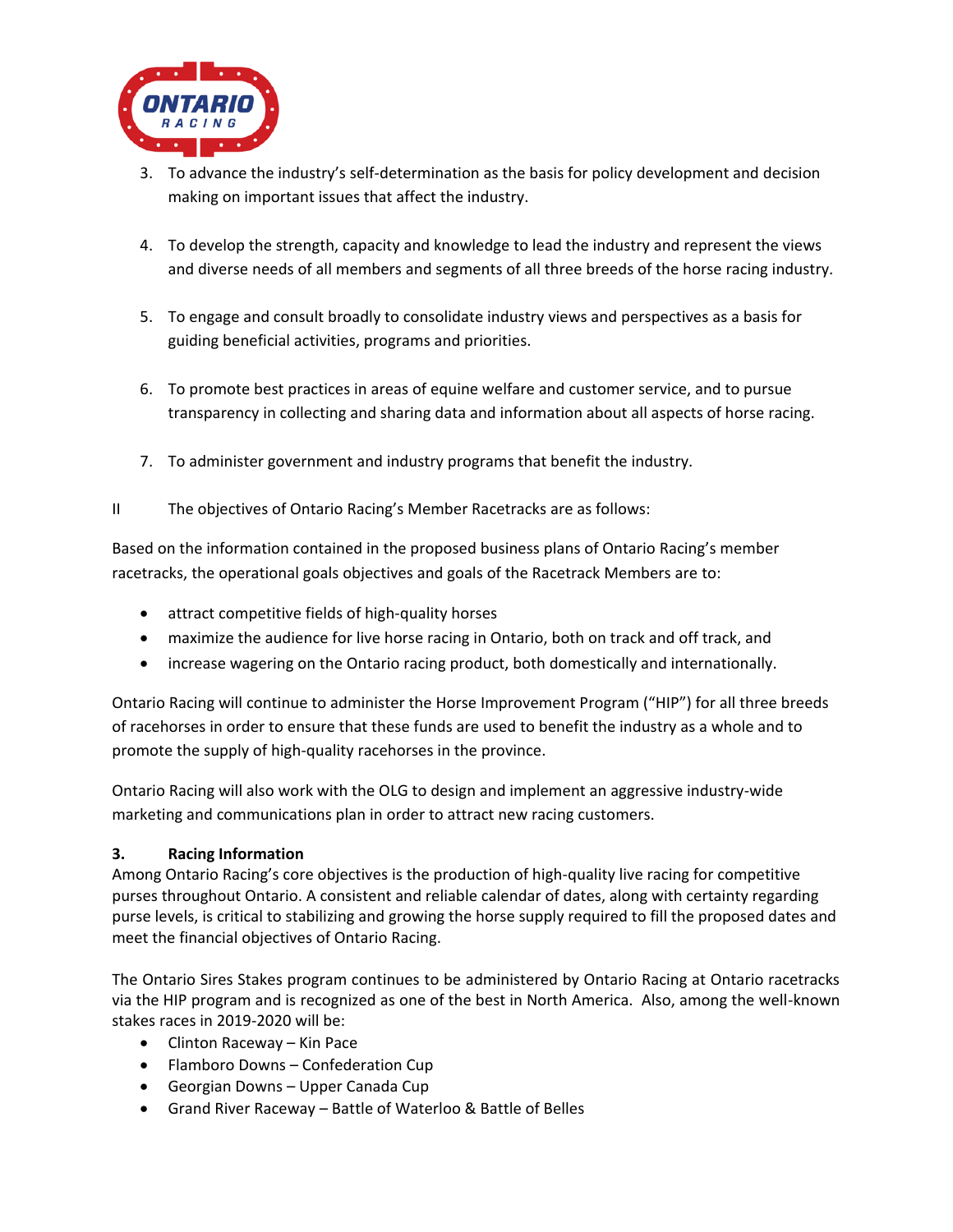

- Hanover Raceway Dream of Glory & Balanced Image
- Western Fair Raceway Camluck Classic
- Woodbine, Mohawk Park North America Cup
- Fort Erie Prince of Wales
- Woodbine Queen's Plate, Woodbine Mile, Pattison International, Breeders' Stakes

Subject to available horse supply, Ontario Racing has created a coordinated racing schedule for the 2019-2020 season. This schedule includes 222 Premier Standardbred race days (at Woodbine, Mohawk Park); 417 Signature Standardbred race days (at Flamboro, Georgian Downs, Grand River, Western Fair, and Rideau); 42 Standardbred Grassroots race days (at Clinton, Hanover, and Dresden); 133 Premier Thoroughbred race days (at Woodbine); 40 Signature Thoroughbred race days (at Fort Erie) and 25 Quarter Horse race days (at Ajax). In addition to the foregoing, Hiawatha will run 21 days, Kawartha will run 21 days and Lakeshore will run 13 days.

### **4. Purses**

For the 2019-2020 fiscal year, base purse allocation will consistent with the 2018-2019 fiscal year. Purse levels for racetracks which were formerly members of the Standardbred Alliance will continue to be reflective of those average purse levels maintained during the previous fiscal year.

As provided in the Funding Agreement, the Racetracks Payment shall be allocated to the Member Racetracks for the purpose of paying purses and operating costs in a manner that reflects the same level of funding that each Member Racetrack was entitled to receive pursuant to its respective Terminated Transfer Payment Agreement during the 12-month period that commenced on April 1, 2017 and ended on March 31, 2018.

#### **Additional Purse Enhancement Payment**

As noted above, the Additional Purse Enhancement Payment will be allocated to the Member Racetracks (save and except Woodbine and Woodbine, Mohawk Park) based on an equitable formula, taking into account race dates as well as level of racing.

### **Transition Payment**

Transition Payments will be paid to the applicable tracks in accordance with Schedule 5.6(A)(II) of the Funding Agreement. The majority of the Transition Payment funds are to be utilized by the applicable tracks to supplement purses as well.

Attached as 'Schedule A' are the Sources of Purse Funding and Purse Enhancement allocation for the OR Member Racetracks for the 2019-2020 fiscal year.

### **5. Capital Improvements Payment**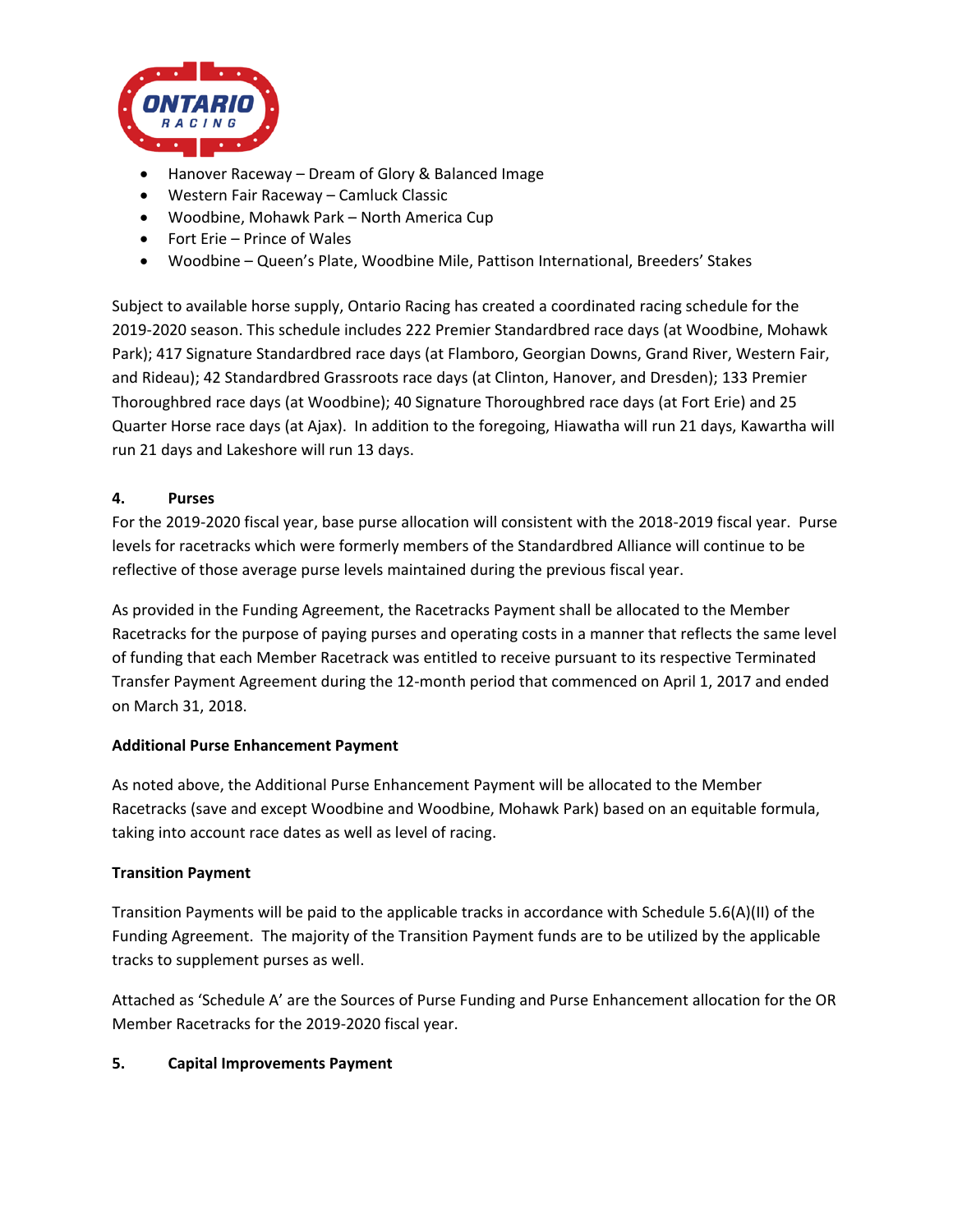

The Capital Improvements Payment has been allocated to the Member Tracks in accordance with requests of the tracks as outlined in their respective business plans. Consideration has been given to (i) AGCO regulatory HD requirements, and (ii) documented need.

## **6. Horse Improvement Payment**

The Horse Improvement Payment is to be allocated based on the determination of the Board of Ontario Racing, with input from the Thoroughbred, Standardbred and Quarterhorse HIP Committees.

The goals of the HIP program, which will be applied to the Horse Improvement Payment, include the following:

- a. Rewarding excellence
- b. Developing programs that support a strong and sustainable live racing product in Ontario that attracts enhanced wagering
- c. Developing and supporting programs that foster, sustain and encourage investment within the breeding sector
- d. Supporting the Ontario breeding sector as a priority with programs and race conditions that create incentives for the breeding and purchase of Ontario offspring (yearlings in particular)
- e. Supporting the Ontario breeding sector over the long term
- f. Establishing conditions for allocation of HIP funding for overnight races
- g. Investing in equine research
- h. Promoting the Ontario HIP program to provide education on program benefits and eligibility requirements, and to introduce our products to new people

The objectives of the program are to benefit the Ontario racing industry in general and to grow the industry in a sustainable and responsible manner, to support the Ontario breeding sector, to fund equine research and to promote participation in the program.

The allocation of the Horse Improvement Payment to different programs and race conditions differs by breed and is accomplished via an intensive budgeting process at the Committee level. The Horse Improvement Payment will in part be allocated between purses and breeders awards based on the criteria specific to each of the Thoroughbred, Standardbred and Quarterhorse sectors.

## **7. Operational Enhancement Payment**

The Operational Enhancement Payment will be paid in accordance with the provisions of Schedule 3.4(A) of the Funding Agreement.

## **8. Responsible Gambling**

WEG has been working with the OLG and the Responsible Gambling Council ("RGC"), and a commercial has been created and is currently on air using WEG's tagline "Know When to Take the Reins." OR will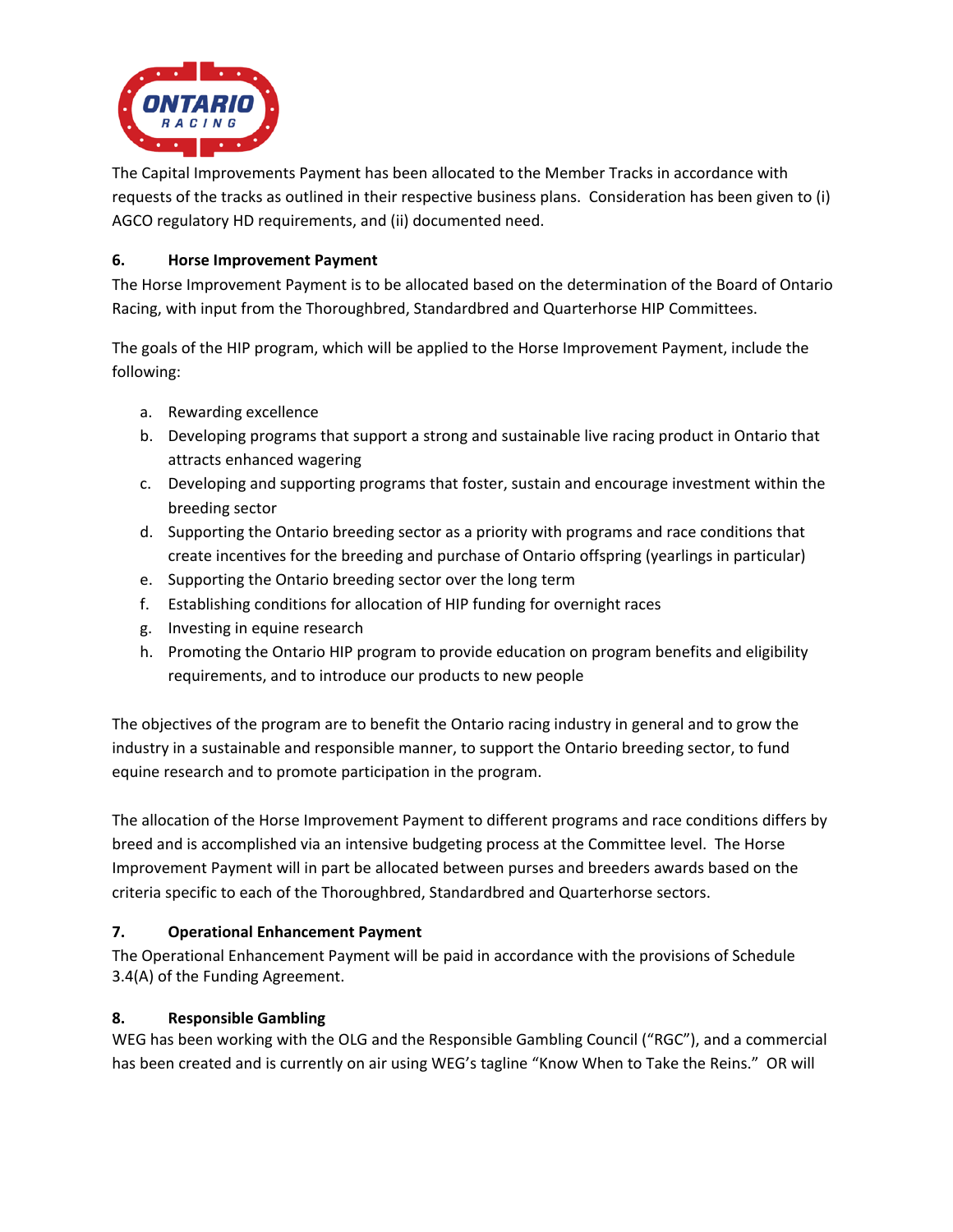

continue to work with WEG, the OLG, and the RGC in order to assist with Responsible Gambling initiatives and will encourage the OR member tracks to promote responsible gambling at their locations.

OR will work closely with the AGCO to determine the parameters of a province-wide Responsible Gambling program, as well as its practical application at the OR member track level.

# **9. Ontario Teletheatre Network**

The teletheatre strategy is based on the concept that a consistent and integrated wagering model, including OTB and ADW, can best leverage new product offerings and provide the best case for ongoing integration with OLG and the provincial gaming strategy. The teletheatre network offers efficiencies and provides a platform to take advantage of new features for pari-mutuel wagering.

Funds generated via the teletheatre network are paid to the OR member tracks in accordance with the provisions of Schedule 3 of the Membership Agreement – Pari-Mutuel Revenue Sharing Arrangements.

## **Conclusion**

Ontario Racing has worked closely with government, regulators and industry participants to build on the vision for a sustainable horse racing industry in Ontario and has made significant strides towards realizing the objectives set out in this Business Plan. Ontario Racing represents the beginning of an unprecedented unity of purpose among tracks and horseperson's associations throughout the province: to work in concert to deliver racing and wagering opportunities with a focus on ease of access for existing customers, and consistent and co-ordinated racing opportunities with guaranteed purses for its participants. In addition, Ontario Racing will deliver more efficient racetrack operations through the consolidation of services and a coordinated approach to attracting new customers. With the solid progress they have already made, Ontario Racing's members are committed to working together in a cooperative and integrated way to ensure the short-term viability and long-term sustainability of racing in Ontario.